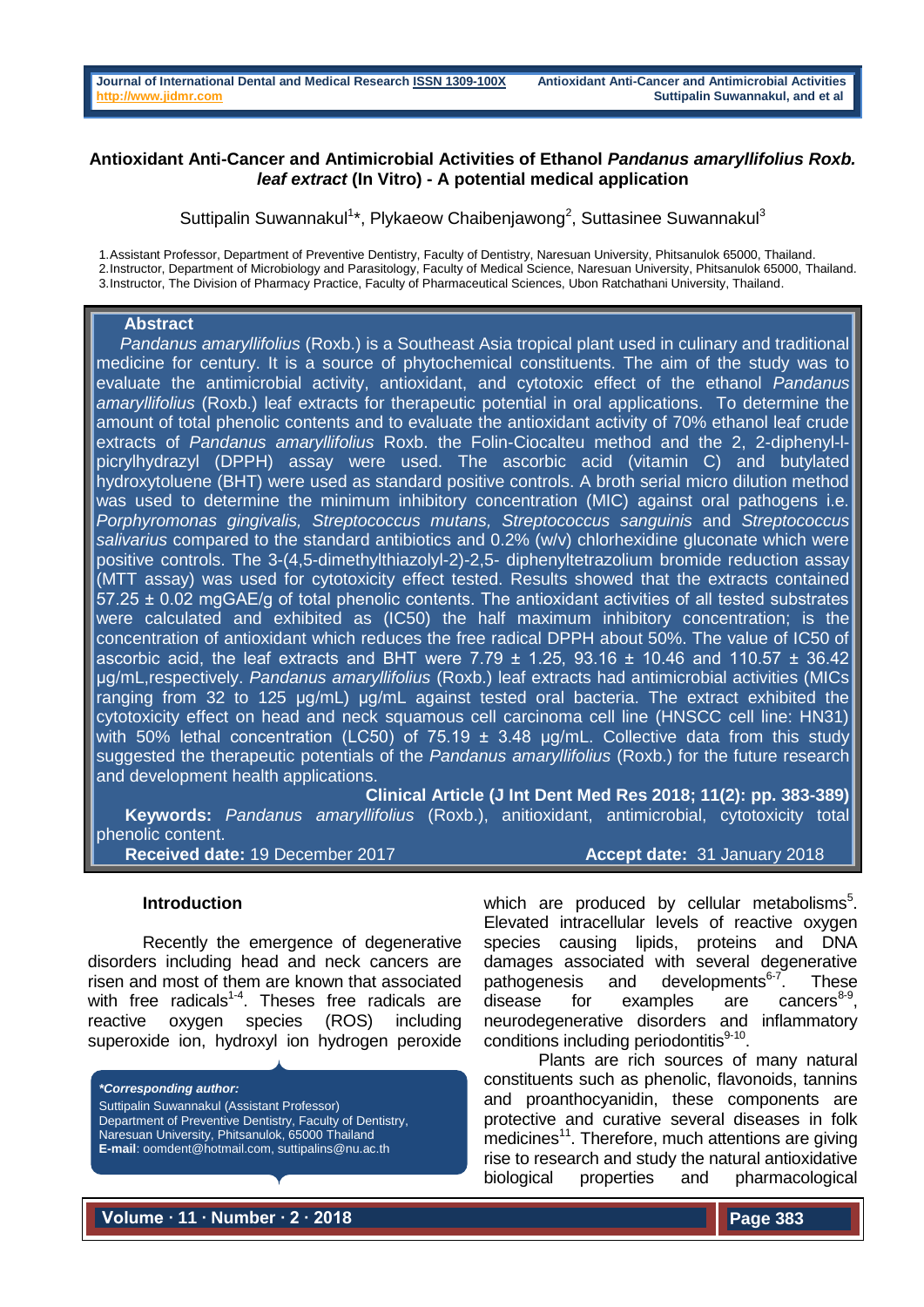activities of plants in order to develop a safe efficient and cheap anti-oxidative agent in prevention and therapy<sup>12-17</sup>.

*Pandanus amaryllifolius* (Roxb.) is a tropical plant of Southeast Asia countries including Thailand, Malaysia and Indonesia<sup>18</sup>. The plants are used as a food flavoring agent in many traditional recipes $19$ . Its leaves and other parts are also used in medicine such as antidiabetic, antidiuretics and cardioprotective agents and folk medicines $^{20}$ . It components are composed of a variety of alkaloids and unglycosylated pandamin protein which have antiviral activity against a number of human viruses $^{21}$ . Some secondary metabolites such as quercetin, carotenoids, tocopherols, tocotrienols, and essential oils are also contained in their leaves $^{22}$ . The ethanol extract of the leaves cultivated in Malaysia demonstrated a good scavenging activity<sup>18</sup>. A few studies of pharmaceutical activity and none of works on dental applications<sup>17</sup>. Thus, the objective of this study was to determine the total phenolic content and the antioxidant, anti-cancer and antimicrobial activity of ethanol extract of leaves of *Pandanus amaryllifolius* (Roxb.).

# **Methodology**

## *Reagents and Chemicals*

All chemicals were of analytical grade and were purchased from Sigma- Aldrich, Singapore. All chemicals and reagents were used without any further purification.

## *Plant Material and Extraction*

Fresh and healthy leaves of *Pandanus amaryllifolius* (Roxb.) were collected in Ta Po, Muang Phitsanulok, Thailand during October to November 2017. The identity of plant was confirmed at the Faculty of Pharmaceutical Sciences, Ubon Ratchathani University, Thailand. Collected leaves were dried at room temperature in a well-ventilated room and ground to fine powder in a mixer grinder. The powder obtained was weighed and extracted in ethanol/water solvents (70:30) for 72 hours. The extract was filtered through a Whatmann no. 1 filter paper thrice and filtrate was evaporated to dryness at 40◦ C under reduced pressure by using a rotary evaporator obtain the crude extract. The extracts were kept at 4∘ C until further use.

**Volume ∙ 11 ∙ Number ∙ 2 ∙ 2018**

## *Determination of total phenolic content*

The total phenolic content of the extract was determined by the Folin–Ciocalteu method. Briefly, 200 μL of crude extract (1 mg/mL) were made up to 3 mL with distilled water, mixed thoroughly with 0.5 mL of Folin–Ciocalteu reagent for 3 min, followed by the addition of 2 mL of 20% (w/v) sodium carbonate. The mixture was allowed to stand for a further 60 min in the dark, and absorbance was measured at 765 nm. The total phenolic content was calculated from the calibration curve, and the results were expressed as mg of Gallic acid equivalent per g dry weight.

## *Determination of Antioxidant Activity*

## *DPPH free radical scavenging assay*

The ability of the *Pandanus amaryllifolius* (Roxb.). extract to scavenge the DPPH free radical was determined by using the stable 2, 2 diphenyl-1-picrylhydrazyl radical (DPPH) (Re et al., 1999). An aliquot of 50 μL (of varying concentrations) was placed in 96-well microplate, and 200 μL of 0.1 mM DPPH dissolved in methanol was added and allowed to react at room temperature in the dark. The reduction of DPPH concentration was recorded by a decrease in absorbance at 515 nm till the absorbance stabilized (30 min). Ascorbic acid was used as positive control, methanol as negative control and extract without DPPH as blank. IC50 which represents the amount of antioxidant necessary to produce a 50% reduction of the DPPH was calculated with the calibration curve by linear regression. Results were expressed as a percentage reduction of DPPH absorption compared to control.

## *Analysis of antimicrobial activities*

# *Test organisms*

Bacterial strains of *Porphyromonas gingivalis* (ATCC33277), *Streptococcus mutans* (ATCC 35668), *Streptococcus sanguinis* and *Streptococcus salivarius* (ATCC 9222) were used in this present study. All microorganisms were grown in Brain Heart Infusion (BHI) Broth, Tryptic Soy Broth (TSB), Blood Agar and Mitis Salivarius Agar (MSA) at 37°C in the atmosphere containing 5%  $CO<sub>2</sub>$  was used as the culture medium to support the growth. This culture was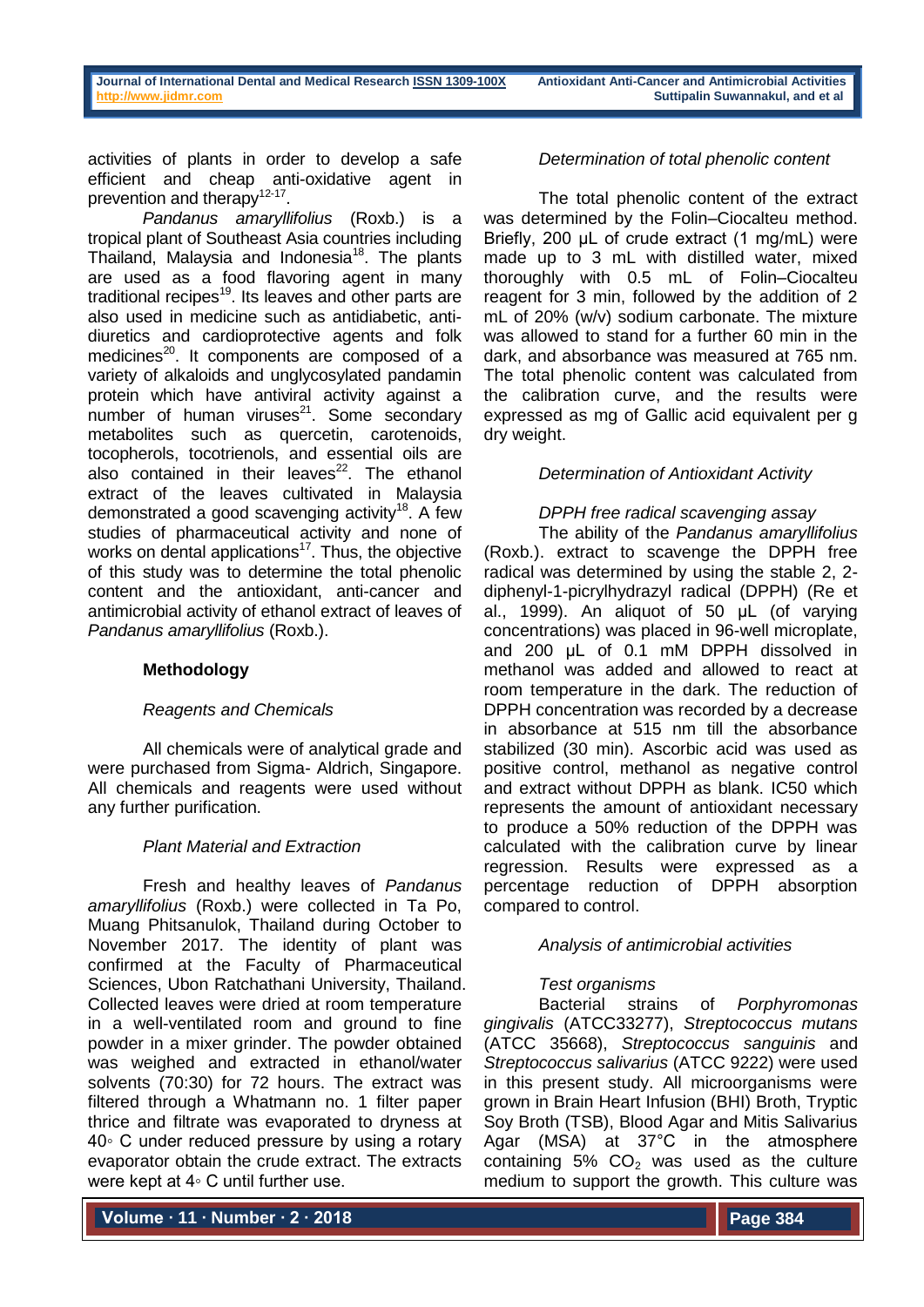transferred into the tubes containing 2 mL of the selective medium for each strain to get culture suspension. The selected test bacterial strains were adjusted for 0.5 McFarland turbidity standards  $(10^8 \text{ colony forming units/mL})$  to determine the MIC of tested substrates that against them.

# *Determination of Minimum Inhibitory Concentration (MIC) of Pandanus amaryllifolius (Roxb.) extract*

To determine the minimum inhibitory activity of the extracts, the broth micro dilution technique was used. The bacterial suspension was adjusted to a final concentration of 1.0  $\times$  10<sup>4</sup> CFU/mL (OD<sub>600</sub> ~ 0.4-0.5). The *Pandanus amaryllifolius* extract was added at different concentrations in 96-well microtiter plate containing a bacterial culture as test. Various concentration of the extract was used individually as specific controls. Chlorhexidine 0.12%, and Metronidazole along with bacterial culture were used as positive controls. Solvent DMSO was used as negative control containing a bacterial culture. The MIC value of the extract was determined as the lowest concentration that completely inhibited bacterial growth after 24 and/or48 hours of incubation at  $37^{\circ}$ C.

# *Cytotoxicity Activity*

# *Cell Lines and Culture Medium*

The Human Neck and Neck Squamous Cell Carcinoma (HNSCC) cell line; HN31 was kindly provided by Associate Professor Dr. Prasit Pavasat (Faculty of Dentistry, Chulalongkorn University, and Bangkok, Thailand). HN31 is a metastatic lymph node squamous cell carcinoma of the pharynx. Cells were maintained in Dulbecco's Modified Eagle's Medium (DMEM) with L-glutamine (Gibco, UK) supplemented with 10% fetal bovine serum (FBS), (Gibco, UK), 100 IU/mL penicillin, and 100 mg/mL streptomycin. The cells were cultured at 37°C in a humidified atmosphere with  $5\%$  CO<sub>2</sub>. Cells were detached from the culture flask by treatment with 0.02% EDTA or 0.25% trypsin for 10 min. at 37°C and then subcultured when 70– 80% confluence was reached, approximately every 2-3 days.

# *MTT assay*

The cytotoxicity of the extracts was tested against HNSCC cell line HN31 by the MTT reduction assay. HN31 cell monolayer was trypsinized and seeded on 96-well microtiter plates with a cell density of approximately 10 × 10<sup>4</sup> cells per 100 μL of media in each well. The plates were incubated at 37◦ C for 24 h in 5% CO2 atmosphere. After incubation, the cells were treated with eight different concentrations (1, 10, 25, 50, 75, 100, 125, and 150 µg/mL) of crude leaf extracts of *Pandanus amaryllifolius*. Cells were incubated with 0.5% of methanol used as blank and untreated cells as a control was included for each sample. Each sample was performed in triplicate and cells were incubated for 72 h. After incubation, the culture medium was removed from each well by aspiration and 20 μL of MTT (3- [4, 5- dimethylthiazol-2-yl]-2, 5 diphenil-tetrazolium bromide, Sigma Chemical Co., USA, 5 mg/mL in PBS) was added to each well. After 4 h of incubation, DMSO was added to dissolve the purple formazan of MTT. The absorbance was measured by a microplate reader at a wavelength of 570 nm. The cell viability (%) was calculated using the formula.

Cell viability (%) = (OD sample − OD blank)/ (OD control − OD blank) × 100%,

Where OD sample is the absorbance of the samples, OD blank is the absorbance of the blank (with the respective concentration).

# *Statistical Analysis*

The results were expressed in mean  $\pm$  SD of the values obtained in triplicates from three independent experiments and analyzed by one way analysis of variance (ANOVA). All statistical calculations were performed by using SPSS software version 17.0.

# **Results**

# *Total Phenolic content assay*

The study revealed that 1 mg of ethanol extract of *Pandanus amaryllifolius* (Roxb.) contains 57.02± 0.02 mg/gm GAE (Gallic acid equivalent). The standard graph of Gallic acid was shown in Figure1.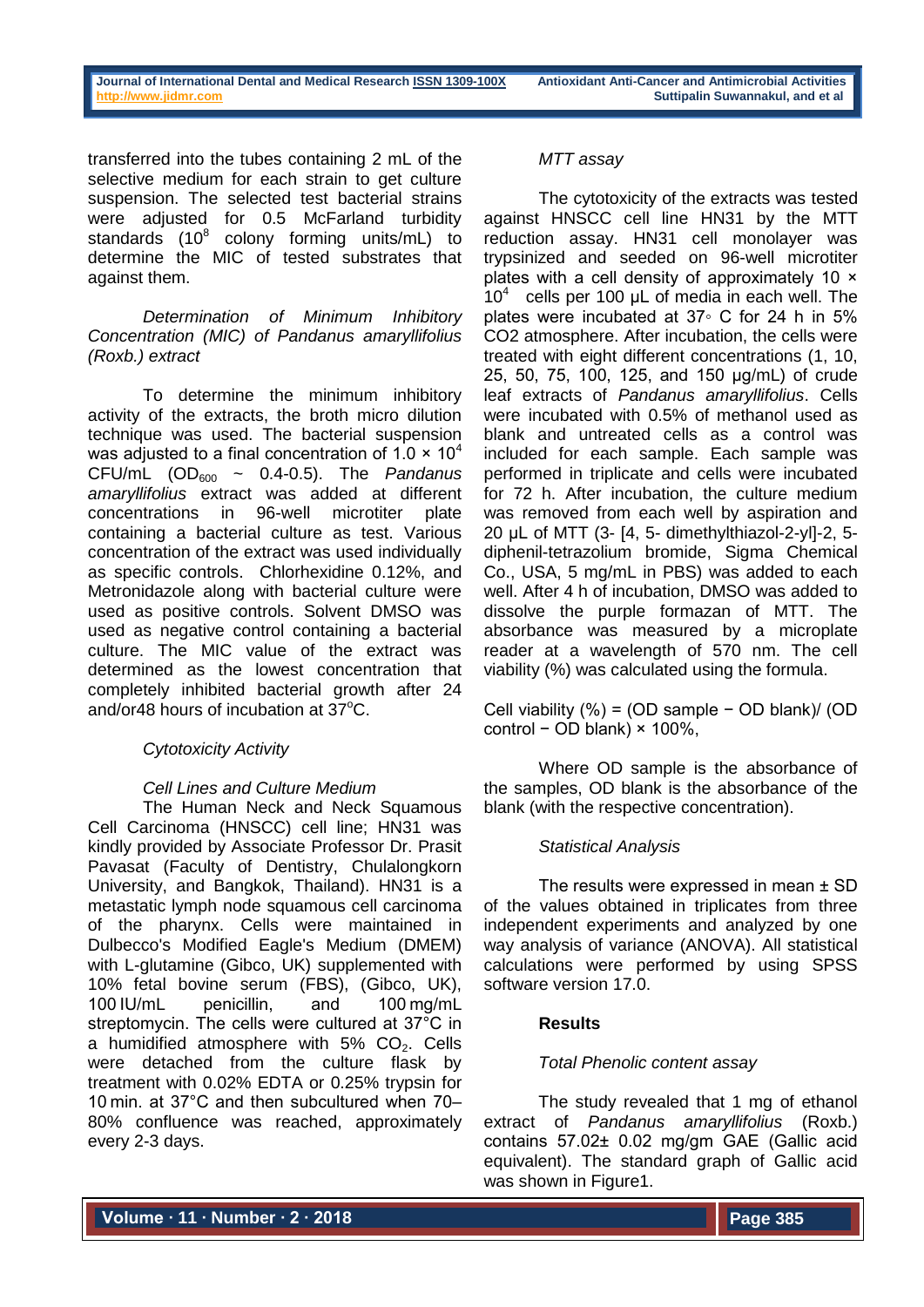

**Figure 1**. Total phenolic content of Gallic acid extract at different concentrations.

A linear calibration curve of gallic acid with r2 value of 0.987 was obtained Figure 3 shows mean TPC of the plants' leave extracts measured using the GAE equation of  $y = 0.0006x$  $+$  0.057 ( $R^2$  = 0.987), whereby y = absorbance at 765nm and  $x =$  concentration of gallic acid

## *DPPH Free Radical Scavenging Activity*

DPPH, a relatively stable organic radical has been widely used in the determination of antioxidant activity of single compounds, as well as of different plant extracts. The IC50 results of the DPPH scavenging activity of *Pandanus amaryllifolius* (Roxb.) are presented in Table 1.

| Extract                                       | <b>Total phenolic</b><br>content(GAE)<br>mg/g | $IC_{50}$ µg/mL    |
|-----------------------------------------------|-----------------------------------------------|--------------------|
| Pandanus<br>amaryllifolius<br>ethanol extract | $57.25 \pm 0.02$                              | $110.57 \pm 36.42$ |
| BHT                                           |                                               | $93.16 \pm 10.46$  |
| Ascorbic acid<br>(Vit.C)                      |                                               | $7.79 + 1.25$      |

**Table 1**. The DPPH IC50 of *Pandanus amaryllifolius* (Roxb.) leaf extract. Table 1 Values are mean  $\pm$  standard deviation;  $n = 3$ ; \*P<0.05, IC50: half maximal inhibitory concentration for a 50 % inhibition ± SD; Standard deviation. DPPH: diphenyl-picryl hydrazyl; GAE: gallic acid equivalent.

The scavenging ability of all the extracts was compared with the standards ascorbic acid and BHT in Figure 2. *Pandanus amaryllifolius* (Roxb.) ethanol leaf extract exhibited significant DPPH radical scavenging activity with IC50 values 110.57 ± 36.42 µg/mL compared to

vitamin C (IC50 7.79  $\pm$  1.25 µg/mL) and BHT (IC50 93.16  $\pm$  10.46 µg/mL). When the extracts were compared with the standards ascorbic acid and BHT, the ethanol leaf extracts showed significant lower ability of scavenging than those of ascorbic acid at 10 and 100 µg/mL, however the ability was not significantly different from the BHT at these concentrations (P>0.05) as shown in Figure 2.



**Figure 2.** DPPH radical scavenging activity of ascorbic acid (Vitamin C), BHT and ethanol extract of the leaves of *Pandanus amaryllifolius*. Values are the average of triplicate experiments and represented as mean ± standard deviation.

## *Antibacterial activity of the extract*

The MIC values of the extracts that against oral bacteria were summarized in Table 2. The extract of *Pandanus amaryllifolius* (Roxb). exhibited the highest antibacterial activity against all the tested bacteria with MIC ranging from 3.9 to 125 µg/mL respectively. Although the extract has antibacterial activities against both cariogenic and periodontitis pathogens but the MIC values were higher than those positive controls (chlorhexidine gluconate and metronidazole).

## *Cytotoxicity effect of the extract*

The cytotoxicity of *Pandanus amaryllifolius* (Roxb.) extract on HNSCC cell line (HN31) was evaluated by MTT assay based on percentage of cell viability. The cytotoxic effect ethanol leaf extract against HN31 was observed, showing cell proliferation inhibition in a concentration-dependent manner. The IC50 for the crude extract was approximately  $75.19 \pm 3.48$ µg/mL (Figure 3).

**Volume ∙ 11 ∙ Number ∙ 2 ∙ 2018**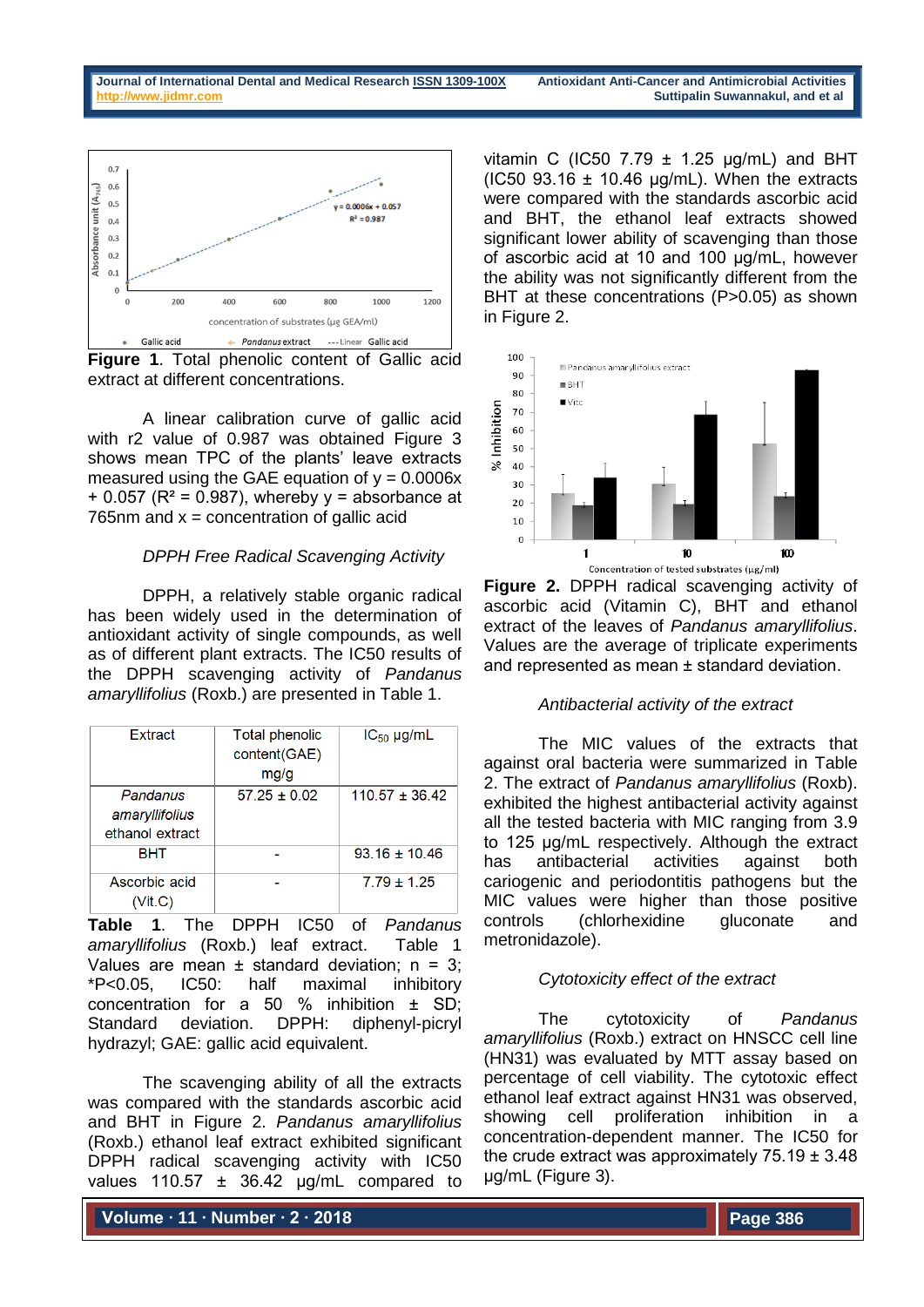|                          | $MIC50 (µg/mL)*$     |      |      |
|--------------------------|----------------------|------|------|
| Microorganisms           | of tested substrates |      |      |
|                          | leaf                 | Mz.  | Chx. |
|                          | extract              |      |      |
| Streptococcus sanguinis  | 31.25                |      | 0.12 |
| Streptococcus salivarius | 62.5                 |      | 0.39 |
| Streptococcus mutans     | 3.9                  |      | 0.09 |
| Porphyromonas gingivalis | 125                  | 0.01 | 0.64 |

**Table 2.** Antimicrobial activity (MIC) of *Pandanus amaryllifolius* (Roxb.) leaf extract compared with commercial antibiotic metronidazole and antiseptic chlorhexidine (0.12% w/v).

Broth dilution method, mean value n = 3, P <  $0.05$ . Mz = Metronidazole, Chx. = Chlorhexidine gluconate.



**Figures 3**. HNSCC cell line (HN31) cell viability (%) in response to various concentrations of *Pandanus amaryllifolius* extracts after 24 hourexposure determined by the MTT assay. The dose dependent manner of proliferative inhibition was observed. The represent data were the average of three independent experiments performed triplicately. \* indicated significant differences versus the control ( $p < 0.05$ ).

# **Discussion**

*Pandanus amaryllifolius* (Roxb.) biological properties were assessed in the present study. The DPPH radical scavenging activities of the *Pandanus amaryllifolius* (Roxb.) leaf ethanol extracts and the total amount of phenolic contents were evaluated. Total phenolic content (TPC) is considered an important indicator of the antioxidant potential of *Pandanus amaryllifolius*

(Roxb.) extracts. The correlation between total phenolic content, and DPPH scavenging activities found here suggests that the phenolic compounds of the plant extracts contributed more than 50% to its antioxidant activities. Similar results of positive correlations between phenolic content and antioxidant activities of several *Pandanus amaryllifolius* (Roxb.) extracts have been documented in previous reports<sup>23-24</sup>.

The present study used the standard gallic acid equivalent to find out the total phenol contents (TPC) of *Pandanus amaryllifolius* (Roxb.) leaf extract. Gallic acid is used as the representor of phenolic compound in the reaction and calculation the TPC in the natural extracts from plants<sup>25-27</sup>. A previous study investigated the TPC ethanol extracts of leaves and of roots parts of *Pandanus amaryllifolius* (Roxb.), results from that study showed the higher TPC from the leaves part than those of the root part $24$ . Our results showed the slight greater TPC of leaf extract than that study, however we had not studied the root parts of *Pandanus amaryllifolius* (Roxb.). Another experiment used ethanol to extract the leaves of *Pandanus amaryllifolius* (Roxb.) and demonstrated the highest level of TPC and the free radical scavenging activities compared to water or methanol extracts $28$ . The stable DPPH radical model is a widely used, relatively quick and precise method for the evaluation of free radical scavenging activity. The reduction capacity of DPPH radical is determined by the decrease in its absorbance at 517 nm induced by antioxidants. The decrease in absorbance of DPPH radical caused by antioxidants because of the reaction between antioxidant molecules and radical progress which results in the scavenging of the radical by hydrogen donation. It is visually noticeable as a change in color from purple to yellow. Hence DPPH is usually used as a substance to evaluate the antioxidant activity $29-30$ .

Jiamthaisong et al. (2013) showed the IC50 of Vitamin C, BHT, *Pandanus amaryllifolius* (Roxb.) leaf extract and root extract were  $0.012 \pm 1$ 0.001, 0.290  $\pm$  0.007, 0.810  $\pm$  0.009 and 2.340  $\pm$ 0.040 mg/mL respectively<sup>24</sup> while Yan & Asmah (2010) reported methanol *Pandanus amaryllifolius* (Roxb.) leaf extract at 40 µg/mL equal to  $65.09 \pm 0.74$  % inhibition<sup>28</sup>. In another study inhibition of free radical ability was  $93.97 \pm$ 0.30% at 500 µg/mL of BHT and the *Pandanus amaryllifolius* (Roxb.) leaf extract were

**Volume ∙ 11 ∙ Number ∙ 2 ∙ 2018**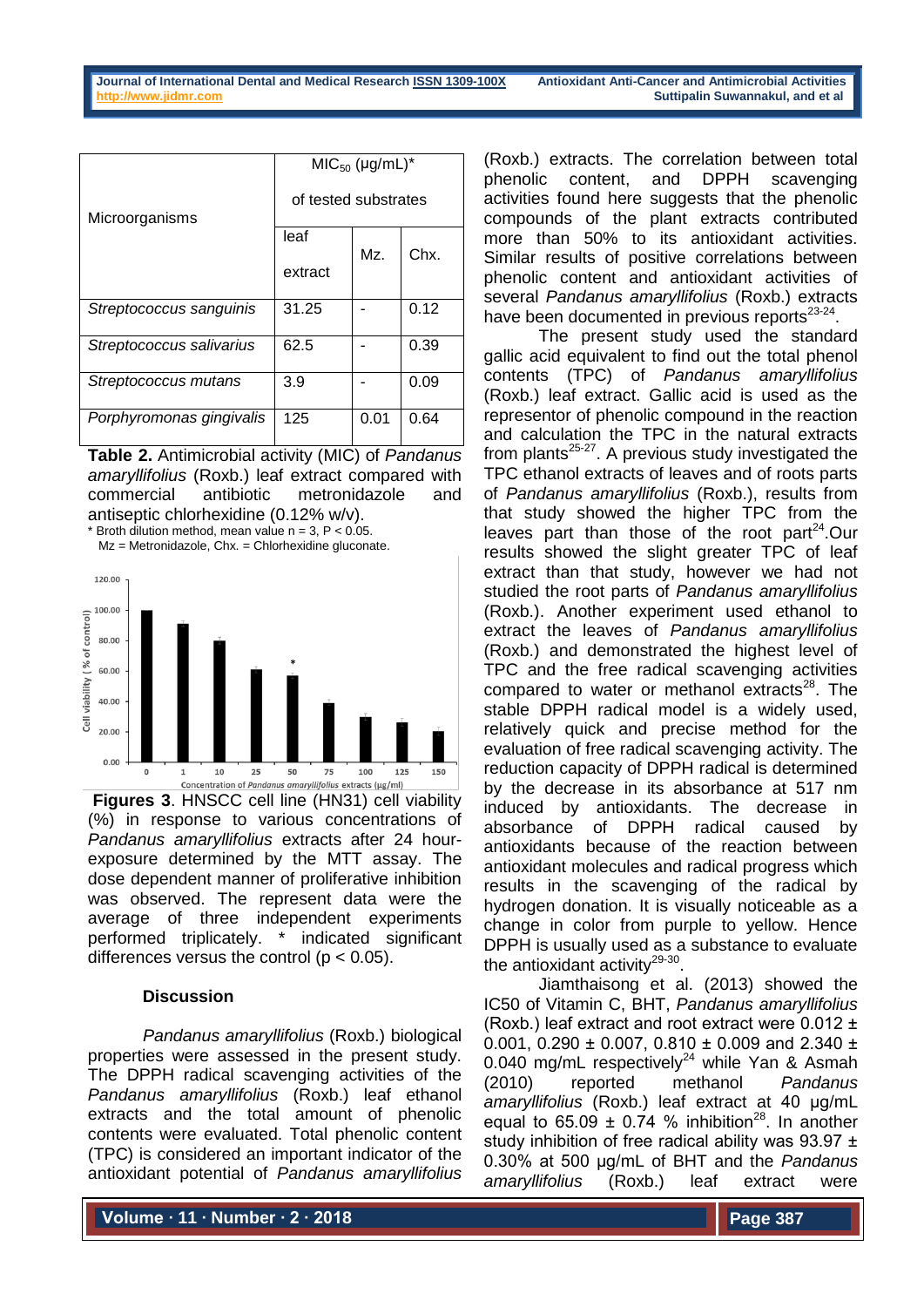48.60±0.13 and 39.04 ± 0.27 at 1 mg/mL in 80% ethanol and 99% ethanol respectively<sup>24</sup>. Many variables such as extraction period, method of extraction, temperature, and solvents were explained the differences<sup>31</sup>.

In this present study the total phenolic was evaluated in order to find out main phytochemistry constituents in the extracts of *Pandanus amaryllifolius* (Roxb.) leaves. Phenol is bioactive compound that responsible for several biological activities and pharmacological properties of plants<sup>31</sup>. Our results showed that the extracts and the two-standard free radical scavengers (ascorbic acid and BHT) are able to reduce the reactivity. The ability was a dose dependent manner of all three tested materials. Jiamthaisong et al. (2013) performed DPPH method to assay the free radical scavenging activities of leaves and root parts of *Pandanus amaryllifolius* (Roxb.) leaf extract by 95% methanol and polyethylene glycol  $(PEG)^{24}$ . The authors reported higher activity among the other solvents and ethyl acetate displayed lower activity compared to ethanol, water and acetone.

The antibacterial activity of *Pandanus amaryllifolius* (Roxb.) leaf extract was evaluated against a number of oral bacteria (*S.sannguinis S.mutans S.salivarius and and P.gingivalis*). *Pandanus amaryllifolius* (Roxb.) leaf extract showed varying degrees of antibacterial activity against most of oral bacteria tested after 24-48 hours exposure period at different concentrations. The reason for the difference in sensitivity among the bacteria might be ascribed to the differences in morphological constitutions between these microorganisms<sup>32</sup>. The antibacterial activity of ethanol extract of *Pandanus amaryllifolius* (Roxb.) leaf extract was apparently related to its phenolic and flavonoid components, respectively<sup>33</sup>. These results support the fact that *Pandanus amaryllifolius* (Roxb.) leaf extract, investigated in this study displayed antibacterial activity.

The results obtained from this study showed that *Pandanus amaryllifolius* (Roxb.) leaves had a moderate potent anticancer activity against the HNSCC which was supported by a number of studies showing cytotoxicity effect against cancer cell lines i.e MDA-MB-231 cell via apoptosis $18$  and MCF-7 cancer cell line with 78.3%, 70.5% and 67.4% inhibition rate, respectively<sup>26</sup>. However, the insight mechanism required more studies.

## **Conclusion**

Results from this study revealed that *Pandanus amaryllifolius* (Roxb.) leaf extract contains a substantial phenolic content, which was suggested to be the major contributor to their antioxidant and antimicrobial activities against oral bacteria including its cytotoxicity to head and neck carcinoma cell lines. Future research work will be focused on antiinflammatory and the cytotoxicity to human gingival fibroblasts. The effectiveness of extracts of the plant studied, should be further elucidated through additional toxicity and phytochemical analyses to discover effective pharmacological agents.

## **Acknowledgement**

The authors are grateful to the Faculty of Dentistry Naresuan University for funding. We thank you to the Faculty of Pharmaceutical Sciences and the Faculty of Medical Science for providing laboratory facilities and technical knowledge.

## **References**

- **1.** Pham-Huy LA, He H, Pham-Huy C. Free radicals, antioxidants in disease and health. Int J Biomed Sci 2008;4(2):89-96.
- **2.** Natheer HAl-R, Sausan Al-K, Omer I. Public awareness and attitude toward oral cancer screening in United Arab Emirates. JIDMR 2012;5(3):149-54.
- **3.** Antonius WS, Kathrine B, Yurnadi HM, Dwi Anita S, Elza IA. Cyp1a1 Gene Polymorphism (6235 T/C) in Head and Neck Cancer of an Indonesian Population. JIDMR 2017;10(Special Issue):445-8.
- **4.** Frisky AP, Yurnadi HM, Niniarty D, Nurtami S,Winoto S,Elza I A. Distribution of Interleukin-6 Gene Polymorphism (-174 G/C) in Head and Neck Cancer Patients in an Indonesian Population: A Preliminary Study. JIDMR 2017;10 (Special Issue): 551-4.
- **5.** Genestra M. Oxyl radicals, redox-sensitive signaling cascades and antioxidants. Cell Signal 2007;19(9):1807-19.
- **6.** Valko M, Leibfritz D, Moncol J, Cronin MT, Mazur M, Telser J. Free radicals and antioxidants in normal physiological functions and human disease. Int J Biochem Cell Biol 2007;39(1):44-84.
- **7.** Khor GH, Nurul ABK, Nur RBMS, Syairah NBS,Tang TH, Mohd YPMY. A review of ribonucleotide reductase and cancer therapies. JIDMR 2017;10(3):1032-7.
- **8.** Fatna L, Fatima Z. Saliva diagnostics and cancer monitoring: Overview. JIDMR 2015;8 (2):94-7.
- **9.** D'Aiuto F, Nibali L, Parkar M, Patel K, Suvan J, Donos N. Oxidative Stress, systemic inflammation, and severe periodontitis. J Dent Res 2010;89(11):1241-6.
- **10.** Ahmet G, Arzum GD, Birgul I, Murat S, Ayse G. Investigation of periodontal parameters, total antioxidant status and ferritin levels in patients with thalassemia major. JIDMR 2015;8(1):15- 20.
- **11.** Rezaeizadeh H, Alizadeh M, Naseri M, Shams Ardakani MR. The traditional Iranian medicine point of view on health and disease. Iranian J Publ Health 2009; 38(Suppl 1):169-72.

**Volume ∙ 11 ∙ Number ∙ 2 ∙ 2018**